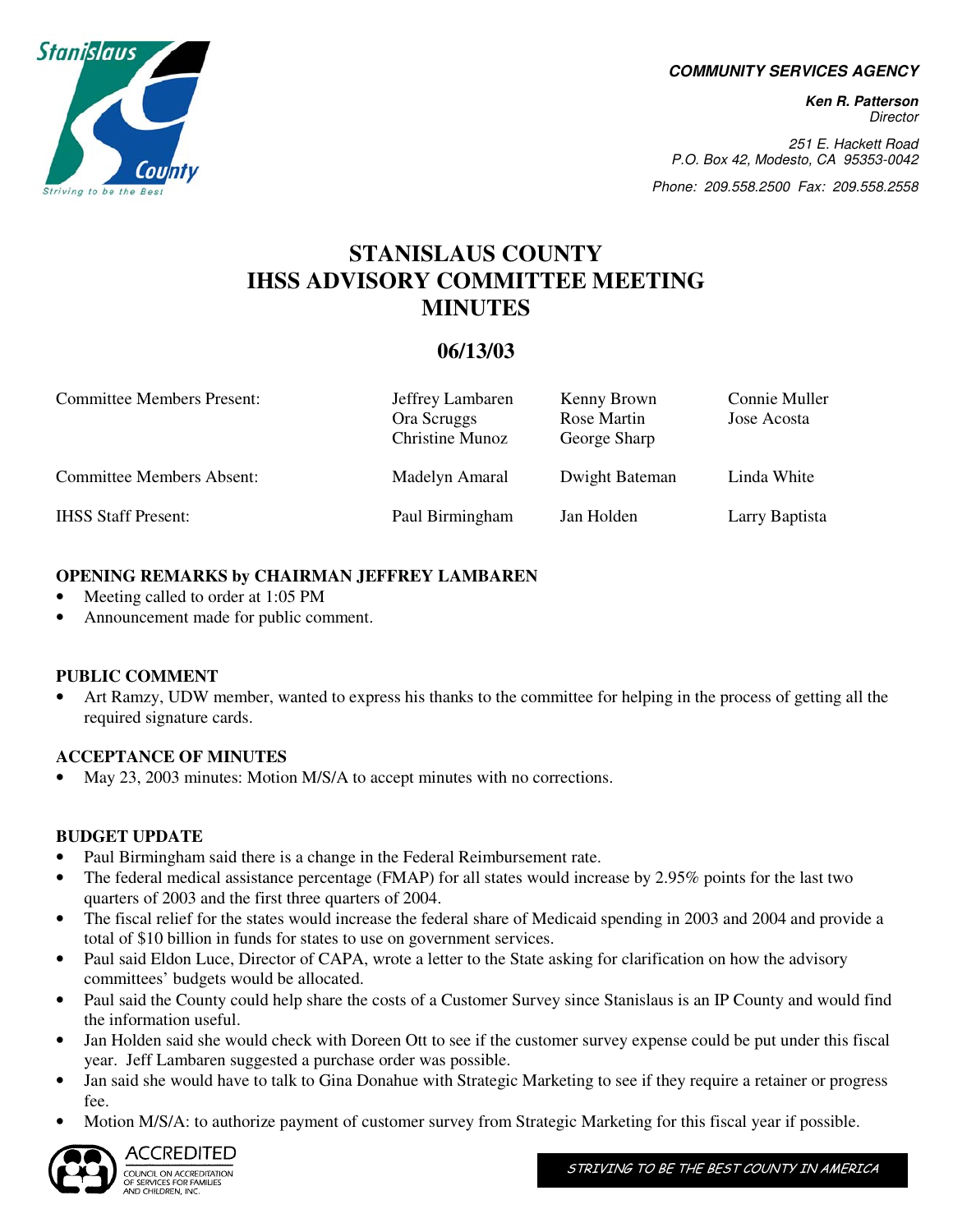#### **SUPPORT LETTER FOR "MI CASA" BILL**

- Passed out draft copies of the support letter to committee members.
- Committee members briefly proofread and explained letter.
- Motion: M/S/A to approve the letter as written for the "Mi Casa" Bill and have the chair sign it and mail out.

#### **MEETINGS IN THE COMMUNITY**

- Larry Baptista reported that he found an appropriate meeting facility at the Turlock Chamber of Commerce in Turlock.
- Larry had reserved the room for the meeting date on July 11, 2003. Some members could not make that meeting, so Larry was asked by the committee to look at other dates of availability in July or August, possibly July 25, 2003.

#### **PROCESS/UNION ORGANIZATION**

- Jeff Lambaren said he and CSA staff met with UDW to see if the union had gathered sufficient signatures for recognition. They compared lists and the union met the threshold.
- Jeff said that the Board of Supervisors will make the recognition at the Board's meeting on Tuesday, June17, 2003 at 6:30pm.
- Tentative negotiations with the union will begin on Monday, July 14, 2003

#### **HOMEMAKER MODE UPDATE by Jan Holden**

- Jan Holden said that the County has received about 20 applications, with about half of that meeting the qualifications.
- Jan said the County would like to hire a Supervisor first. The County and will be interviewing for that position in June.

#### **AB 784**

- George Sharp said that he believes the bill has been tabled by the legislature.
- Tabled due to lack of information.
- Committee will discuss at the next meeting.

#### **ANNUAL REPORT**

- Kenny Brown said that he has a design for the front cover and will email the design to Larry.
- Kenny said there is about 12 pages worth of material and could possibly expand to 16-20 pages.
- Larry said CSA Office Services gave him a quote of \$1.50 per booklet for printing costs.
- Some of the things committee members would like to see in the report are: accomplishments, photos, where the committee is going, where we've gone, white papers, tangible info like links for websites and email.

#### **BYLAWS**

- Passed out handout regarding bylaws
- Kenny said each committee member should serve one term with the option of serving one more appointment. Each member could not serve more than 2 terms in succession. Committee members agreed.
- Jan said she spoke with Linda Macy, County Counsel, and Linda said that subcommittee meetings could take place as long as there is not a quorum present and decisions were for informational use. All decisions were to be brought back to the committee for approval. An agenda would not have to be posted.
- Committee would like to have subcommittee information added to the bylaws.
- Jeff said that the bylaws would have to be sent to the Board of Supervisors for approval.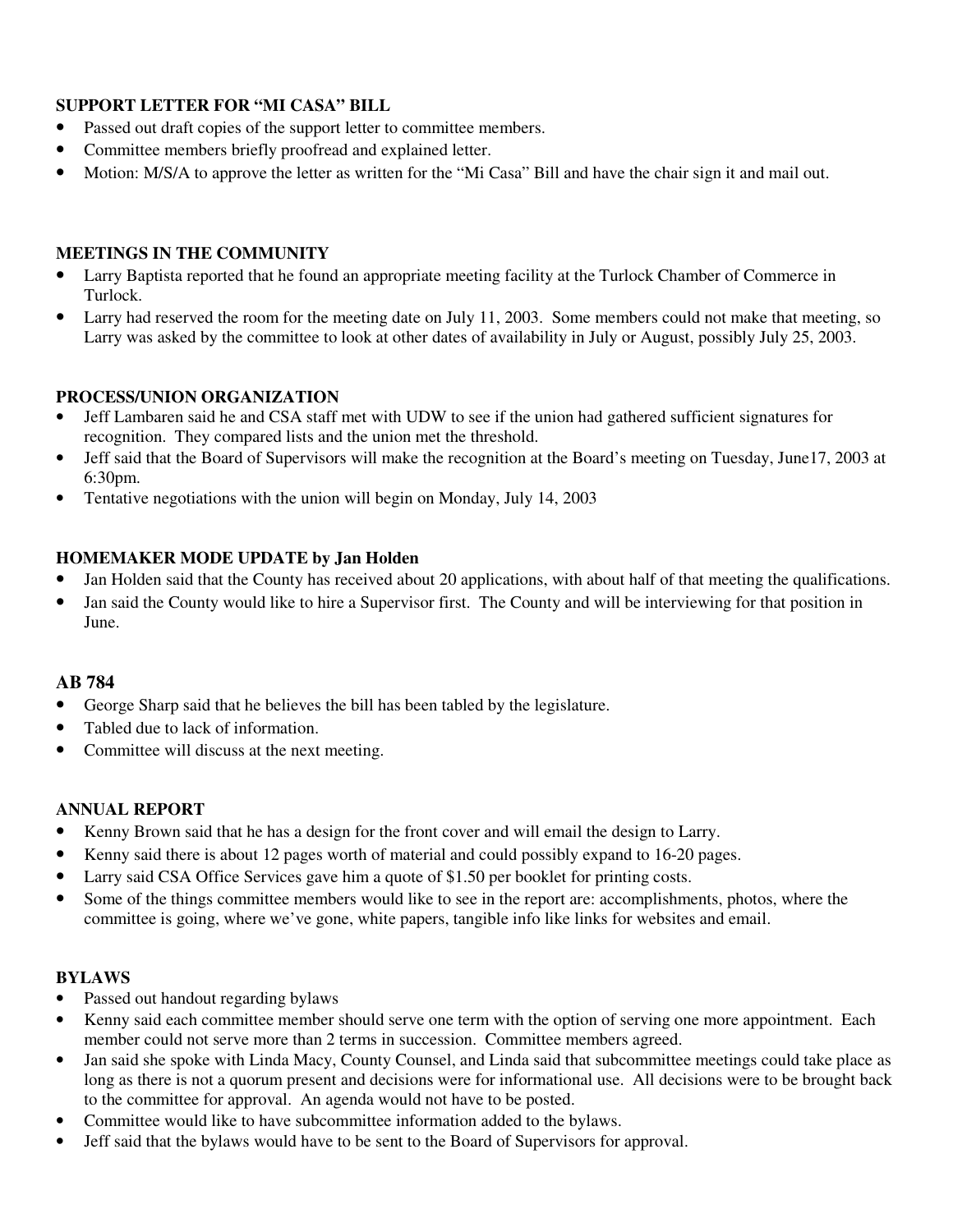#### **AD HOC MEETING ON CUSTOMER SURVEY 3:00 – 4:00pm**

• Meeting cancelled due to lack of sub-committee members.

#### **AGENDA ITEMS FOR NEXT MEETING**

- Budget Update
- **►** Committee Budget
- Bylaws
- Meetings in the Community
- Homemaker Mode Update
- AB 784
- AB 1470
- Public Authority Update
- Annual Report
- Ad Hoc Meeting immediately following meeting

Meeting adjourned @ 2:12 PM Larry Baptista, Recorder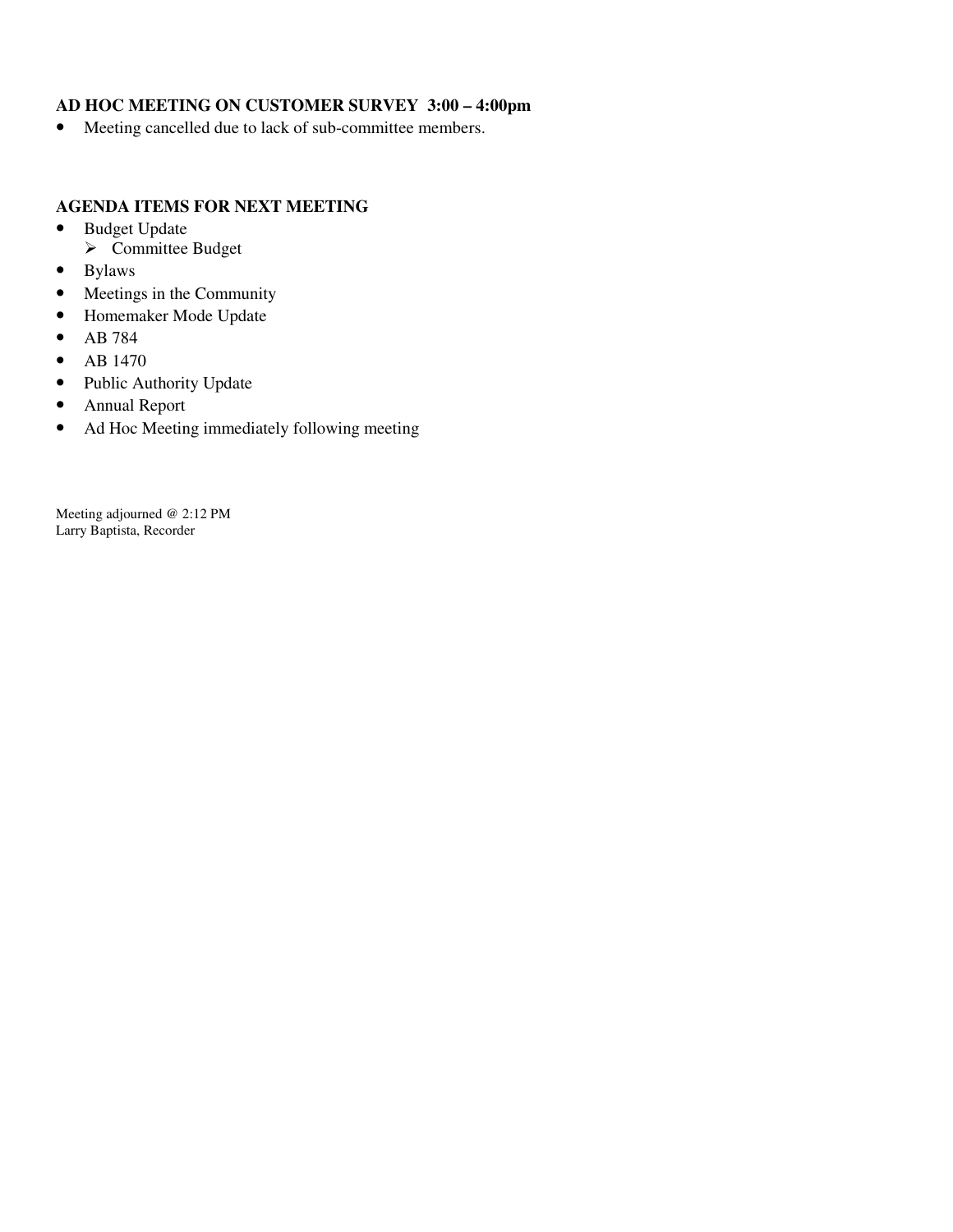## TERM LIMITS AND REAPPOINTMENT PROCEDURES FOR THE IHSS ADVISORY COMMITTEE **JUNE 13, 2003**

- At the end of October 2003 the BOS will send out a memo notifying  $1<sub>1</sub>$ the Committee that some members' terms will be expiring in December 2003.
- The committee will be asked to contact those members whose terms 2. are expiring to find out if they are interested in being considered for reappointment. If members want to be reappointed, the Committee must notify the BOS in writing.
- The BOS will review the resulting list and make their 3. recommendations.
- If there are new applicants asking to be considered for appointment to 4. replace members, who do not want to be reappointed, their applications will be reviewed and the BOS will make recommendations concerning them also.
- Prior to December 31, 2003, the Clerk of the Board will create items 5. asking the BOS to reappoint or name new members to the Committee.

The IHSS Advisory Committee's Bylaws have not gone to the BOS for approval. The recommendation from the BOS office is that the Bylaws go to the BOS for approval. The Bylaws should address the issues of term lengths and the number of terms a member can serve. This information will need to be added to the current Bylaws.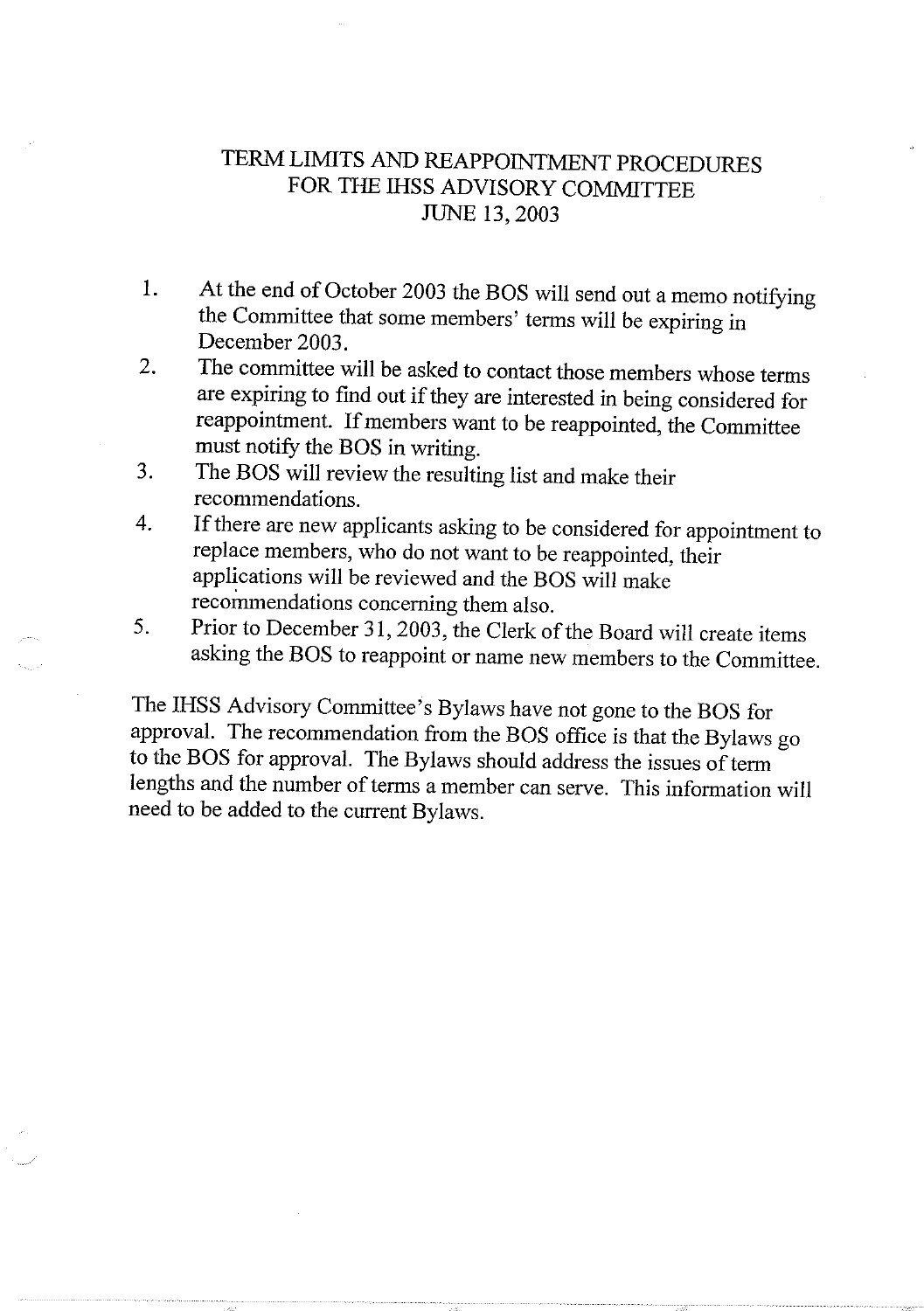$3.1.2$ 

 $3.1.3$ 

As long as the County has five hundred  $(500)$  or more recipients of IHSS services, at least two (2) voting members shall be a current or former IHSS provider as provided in WIC section  $12301.3(a)(4)$ . The Director of the County Department of Aging and Adult Services, or his or her designee, shall be appointed as a voting member upon the first vacancy of an initial member, which maintains the required composition levels set forth above as

required by County Code section  $12.4211(d)(2)$ . Alternate Members. effort and to broaden outreach and representation, In order to maintain continuity of IHSSAC shall have five (5) alternate members, duly appointed by a majority vote of the Board of Supervisors. Alternate members shall fulfill the same duties as voting members, except that alternate members shall not vote on any matter before IHSSAC. shall be appointed to fill the vacancy of any voting member with a remaining un-expired term. An alternate member appointment to the vacant voting member position, the alternate member shall assume the full duties of a voting member for the remainder of the un-expired term. Following Term of Appointment. Following appointment by the Board of Supervisors, an IHSSAC

immediately execute all the documents required by the Board of Supervisors. Each member shall continue to discharge the duties of the office until his /her successor member shall has been appointed.

 $3.3.1$ 

 $3.2$ 

Voting Members: Following the staggered terms of

the initial members, each voting member shall hold office for two  $(2)$  years and may be reappointed for an additional two years. Alternate Members: Alternate members shall serve

one (1) year term, and may be  $(1)$  year term. additional one

 $3.3$ 

 $3.32$ 

Amended 10/02/02  $P_{\text{age }4}$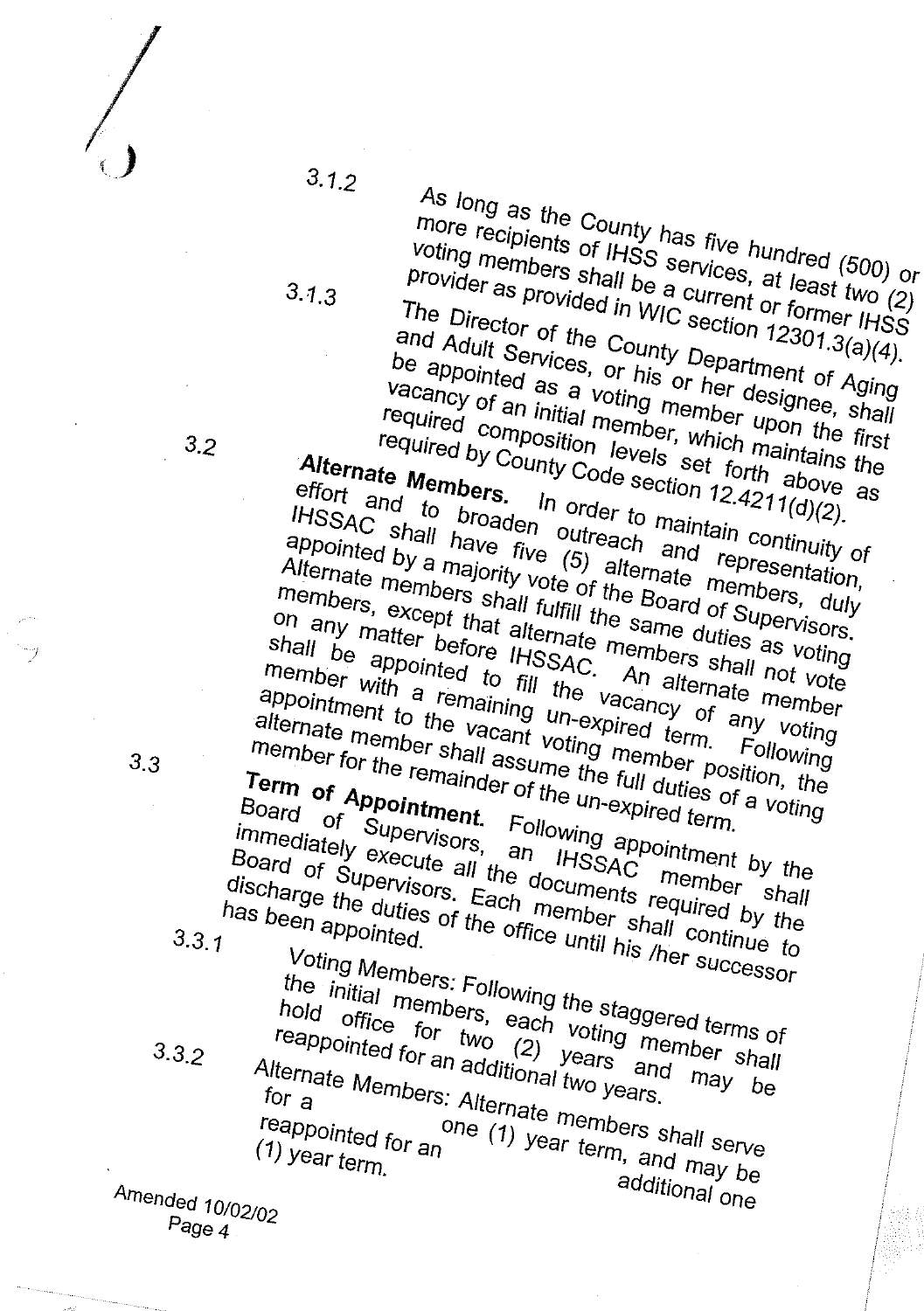*limits* on the total time allotted communication referred to in sub-sections (1) and (2) above. When further discussion is required, IHSSAC may vote to extend the time for comment during the meeting or continue the hearing to a subsequent meeting.

#### $5.6$ Brown Act. IHSSAC meetings, meeting notices, agendas, and procedures shall comply with the Ralph M. Brown Act ("the Brown Act") (Government Code sections 54950, et seq.) In the event of any inconsistency between these bylaws and the Brown Act, the Brown Act shall govern. 5.8

Robert's Rules of Order. IHSSAC meetings will be conducted in a spirit of co-operation and accommodation. Robert's Rules of Order shall guide the proceedings, and shall govern any disputes regarding procedure.

# **ARTICLE VI**

# Sub-Committees

 $6.1$ 

# Sub-Committees.

IHSSAC may establish such subcommittee, as it deems necessary. These sub-committees may be standing or ad hoc and shall consist of at least one voting member. The function and membership of each sub-committee shall be determined by IHSSAC. All subcommittees shall only serve in an advisory capacity and at the pleasure of IHSSAC.

## 6.2

**Sub-Committee Meetings.** All meeting and procedures IHSSAC standing sub-committees 0f conformity with the Brown Act and other applicable laws. shall be in Subject to such provisions, meetings of any subcommittee shall be held at such times and places as are

Amended 10/02/02 Page 8

Byl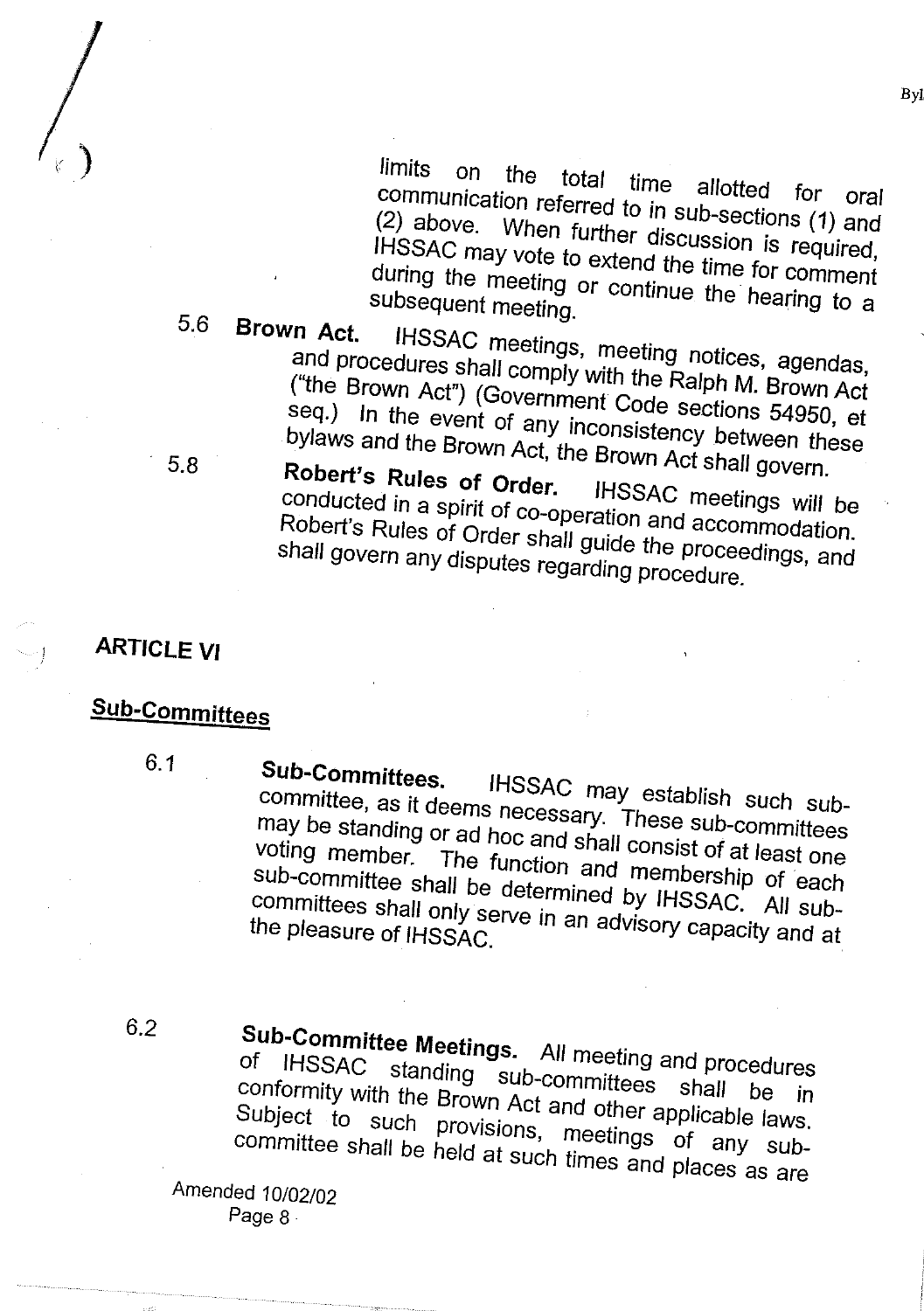determined by IHSSAC or by the sub-committee. The Chair shall be an ex-officio member of each subcommittee, regardless of any express appointment.

**Bylaws** 

The chair of each sub-**Sub-Committee Minutes.** committee, as appointed by IHSSAC, or his/her designee shall prepare the minutes of each meeting of such subcommittee. The minutes shall be an accurate summary of the sub-committee's consideration of each item on the agenda and an accurate record of each action recommended by the sub-committee. Once approved by the sub-committee, copies of the minutes shall be forwarded to all voting and alternate members, the Department of Aging and Adult Services, and the IHSS Public Authority.

#### **Article VII**

#### **Policy on Support and Sponsorship**

 $7.1$ 

**Public Policy.** Other agencies or boards may ask IHSSAC to provide its position on a matter of public policy and/or to endorse a program, event, study or grant In these instances, the request must be application. reviewed and approved by IHSSAC at a regular meeting. IHSSAC may then recommend adoption of such public policy or endorsement to the Board of Supervisors. Upon approval of the Board of Supervisors, IHSSAC may then take action on the policy or endorsement as appropriate.

The mailing list and roster of IHSSAC  $7.2$ Mailing Lists. shall not be released to the public.

Amended 10/02/02 Page 9

6.3